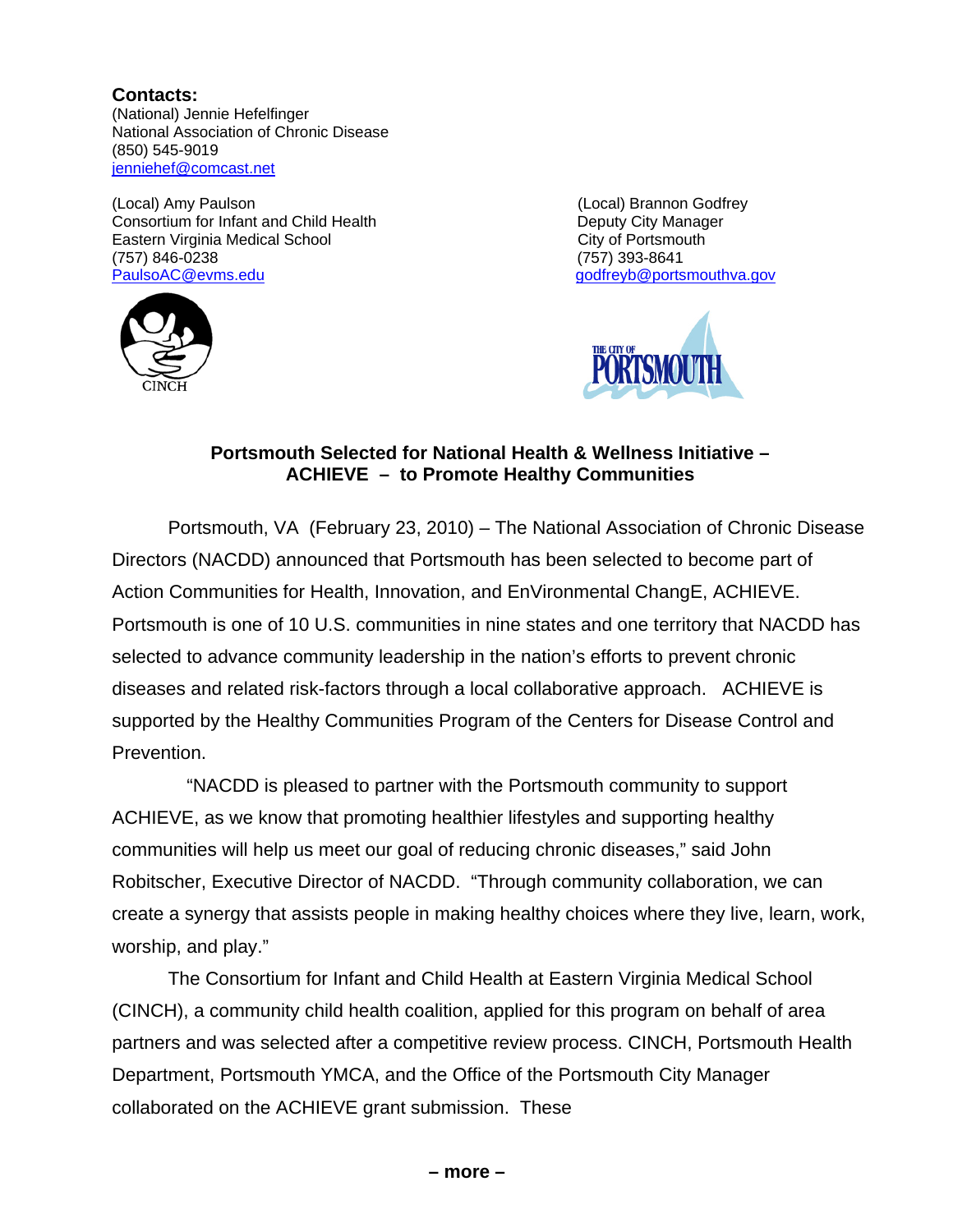organizations, together with the Department of Parks, Portsmouth Public Schools, Recreation & Leisure Services, the Portsmouth General Hospital Foundation, Portsmouth Redevelopment & Housing Authority, and WHRO Center for Regional Citizenship, comprise the core planning team that will develop and implement positive change for a healthier city during the three-year program.

CINCH will manage the grant on behalf of the city and ACHIEVE partners.

"CINCH is honored to be awarded the ACHIEVE grant on behalf of Portsmouth", said Amy Paulson, CINCH Director. "ACHIEVE focuses on setting the right stage for healthy behaviors like avoiding tobacco exposure and increasing healthy eating and physical activity. Everyone in Portsmouth will benefit from ACHIEVE. This is a fantastic opportunity to create a healthier community."

"The City is among a select few localities around the country that have the will and commitment to bring about positive change. We are excited about the collaboration and ready to get to work with our partners," said Brannon Godfrey, Portsmouth Deputy City Manager.

ACHIEVE is an innovative approach that brings together local leaders and stakeholders in all sectors of a community to build healthier communities by promoting policy, systems, and environmental change strategies that focus on physical activity, nutrition, tobacco cessation, obesity, diabetes, and cardiovascular disease. The 2010 ACHIEVE communities will build on the successes learned from the 2008 and 2009 ACHIEVE communities. The ACHIEVE approach aims to promote improvements in communities such as: increased access to attractive and safe locations for engaging in physical activity; increased access to healthy food options such as fruits, vegetables, and whole grains at schools, worksites, places of worship, and in the community at large; and requirements for sidewalks and crossing signals in neighborhoods to make them more pedestrian-friendly.

 To date, the NACDD, the National County and City Health Officials (NACCHO), the National Recreation and Park Association (NRPA), and the YMCA of the USA (Y-USA) have partnered to fund 40 communities to become part of ACHIEVE, a leadership empowerment model that is mobilizing communities to respond to the public health challenge of obesity, physical inactivity, and poor nutrition. For a complete listing of all funded communities, please visit the ACHIEVE Web site at *[www.achievecommunities.org](http://www.achievecommunities.org/)* or CDC's Healthy Communities Program's Web site at:

[www.cdc.gov/healthycommunitiesprogram/](http://www.cdc.gov/healthycommunitiesprogram/)